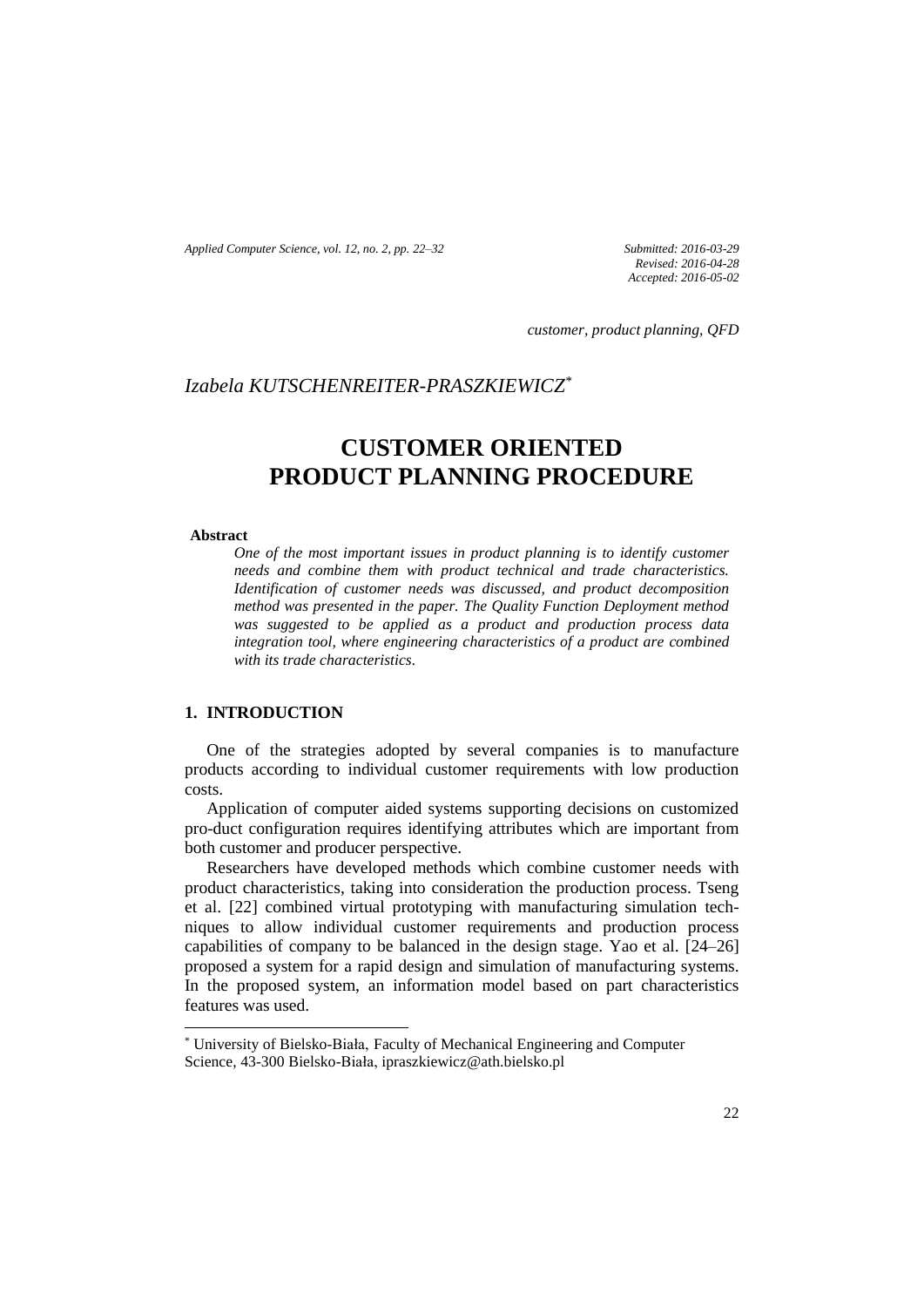Cheng et al. presented a structure-based approach to evaluating product adaptability in adaptable design, where they noticed that modular product structure can be used to create a variety of products [2].

Knowledge based-systems, which support decision problems in enterprises, are widely developed, e.g. a knowledge-based system for assembly sequence planning was developed by Hsu et al. [6]. Neural networks NN in supporting decisions in manufacturing process were used by Kim et al. [11], Lai et al. [13] and Sukthomya [21]. Methods useful in product planning and manufacturing were analysed by Quiza et al. [17], Rafiei et al. [18], Sakamoto [20], Xu et al. [23].

The key issues of manufacturing products according to individual customer requirements are:

- Finding product characteristics suitable for a particular customer.
- Product planning procedure finding or designing products which correspond to given product characteristics.
- Defining resources needed for the manufacturing process.

The proposed customer-oriented product planning procedure can be used as a method of data analysis in knowledge-based systems supporting product configuration.

## **2. FINDING PRODUCT CHARACTERISTICS SUITABLE FOR A PARTICULAR CUSTOMER**

Product characteristics needed by a particular customer can be described on three levels: core part of the product, tangible product and augmented product. Core product refers to the product use and its function. The meaning of core product determines product assortment line. Tangible product characteristics include, among others, quality or style, and determine the type of product item in the assortment line. Augmented product includes warranties, installation, etc. and another services offered in relation with the product.

These tree levels of product can be used in the procedure of finding product characteristic suitable for a particular client. The main steps in the proposed product characteristics procedure include:

- 1. Core product characteristics basic product function characteristics.
- 2. Tangible product characteristics secondary product function characteristics.
- 3. Augmented product characteristics services added to the product, trade characteristics.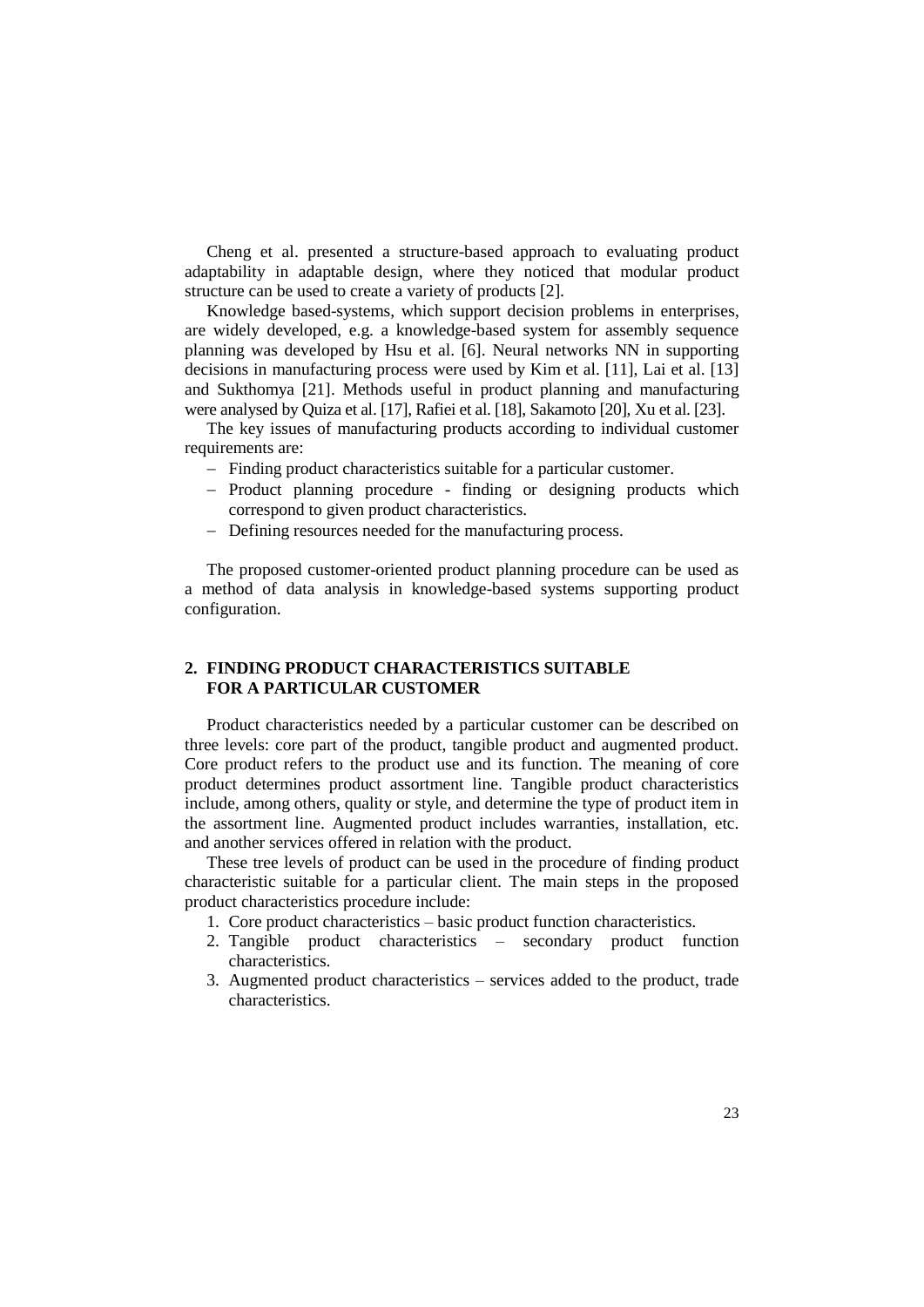Product function identification and improvement can be supported by value engineering. The basic questions which helps to identify the function are: What does the product do? What must it do? What should it do? What could it do? What must it not do? Value engineering was applied for instance by Cook et al. [4].

In product function identification, Kano's model (fig. 1) can be used. Kano's model divided product characteristics into the following categories [2]: must-be requirements, one-dimensional requirements, attractive requirements, indifferent requirements and reverse requirements. Must-be requirements are focused on customer buying decision. If the attributes are not offered, the product will not be bought at all. These attributes are necessary for a customer and create core product. One-dimensional requirements influence customer satisfaction. If this type of product attributes are offered on a high level, customer satisfaction will increase. Attractive requirements are not expected by customers. This kind of attributes cause customer satisfaction. If this kind of attribute is not offered, customer will not notice it. Indifference requirements – customer is not interested in these attributes. Reverse requirements – customer is dissatisfied if the attribute is offered, a lower level of this attribute causes customer satisfaction.



**Fig. 1. Kano's model of customer satisfaction [source: on the basis of [2]]**

### **3. PRODUCT PLANNING PROCEDURE**

The concept of made-to-order (MTO) product assumes that customers influence product design. In many cases product changes bring about production process changes. Some product changes require tools which have not been used until now in the production process. The question is how product changes influence production cost and product delivery time, and how that calculation should be performed. MTO product planning requires: establishing the type of product changes, limit of acceptable changes (e.g. product dimensions, materials, functions), product reliability assessment and production process capability assessment. The procedure of product planning was presented in fig. 2.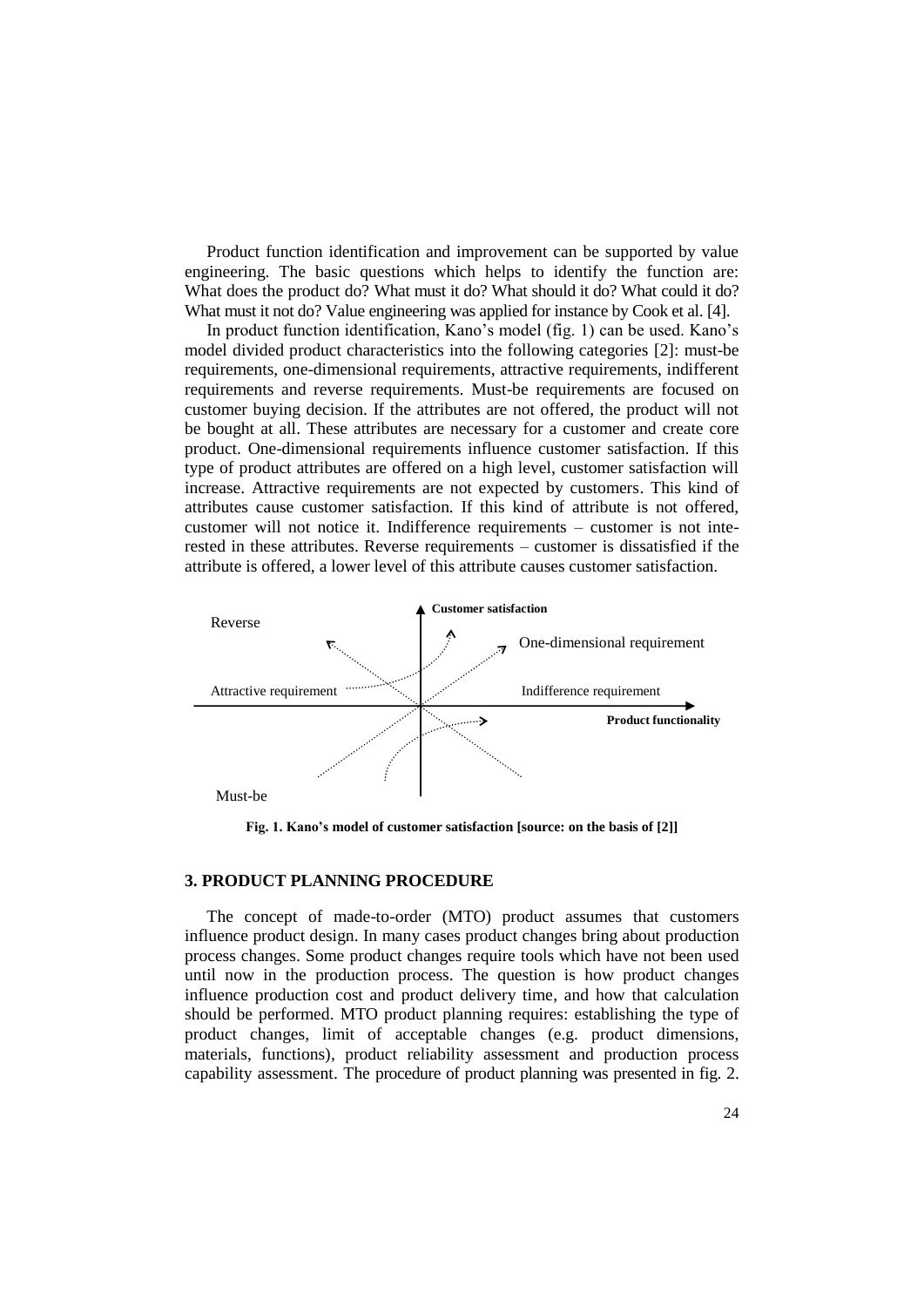In the proposed procedure, the concept of three level product characteristics was applied.



**Fig. 2. Product planning procedure [source: own study]**

Customer requirements determination can be carried out with the use of the QFD method. QFD is used as a method which helps increase customer satisfaction. Jariri et al. [8] applied QFD for optimizing customer satisfaction focused on target costs. Many authors link QFD with other methods, Baier et al. [1] links Quality Function Deployment and Conjoint Analysis for new product design, Chou [3] joins NN with QFD in conceptual design. Poel [16] has also discussed some methodological problems in QFD.

QFD has been applied in many industrial branches in a wide range of use. QFD helps to specify product features which are important for the customer and designers, as well as for production engineers.

The relation between main features important for the customer, designer and production engineers can be presented in QFD series of matrices. The first one represents the relation between customer requirements and product characteristics (fig. 3). The second one describes the relation between product characteristics and product parts. The third QFD matrix provides information related to the production process. The fourth one provides information related to the production process parameters [7, 19].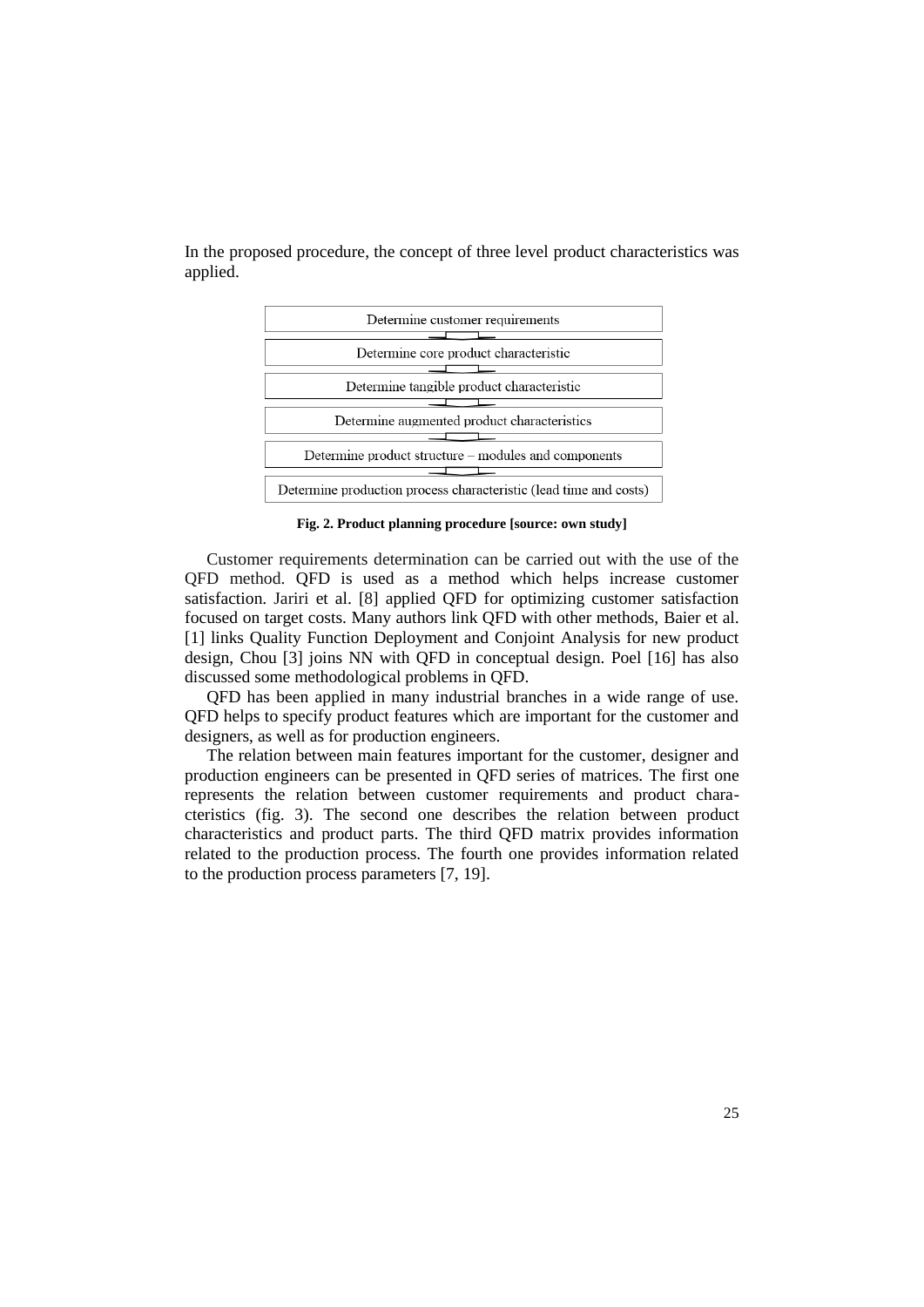| How?<br>What?                                    |                   |                          | <b>Product characteristic</b> |           |                           |               | Impor-<br>tance |
|--------------------------------------------------|-------------------|--------------------------|-------------------------------|-----------|---------------------------|---------------|-----------------|
|                                                  | <b>Attributes</b> | Value                    | $p_{mk1}$                     | $p_{mk2}$ | .                         | $p_{\rm mkz}$ |                 |
| Customer                                         | $\rm f_1$         | $f_{11}$ <sup>w</sup>    | $c_{11}$                      | $C_{12}$  |                           | $c_{1k}$      |                 |
|                                                  | $\rm f_2$         | $\rm{f_{22}^W}$          | $C_{21}$                      | $C_{22}$  |                           | $c_{2k}$      |                 |
| requirements                                     |                   |                          |                               |           |                           |               |                 |
|                                                  | $\rm f_n$         | $f_{n2}$ <sup>w</sup>    | $C_{Z1}$                      | $C_{Z2}$  |                           | $c_{zk}$      |                 |
| <b>Target level of product</b><br>characteristic |                   | $p_{\rm mktt}^{\rm woz}$ | $p_{mk2t}$ woz                |           | $p_{\rm mkzt}^{\rm\,woz}$ |               |                 |

**Fig. 3. QFD matrix [12]**

In the QFD matrix presented in fig. 3 above, " $c_{\alpha k}$ " denotes a correlation between customer requirements and product characteristics and takes value 1, 3 or 9, where 1 means a weak correlation, 3 means a medium correlation and 9 means a strong correlation. The correlation between product characteristic on the matrix roof can be positive, denoted by " $+$ " or negative, denoted by " $-$ ".

The next step in the proposed product planning procedure is focused on product structure determination. Fan et al. [5] proposed a product structure which includes: basic module (an indispensable module for forming a product), must – selected module chosen to create a customised product, may – selected module – a special supplementary and customized module.

Researchers have focused on different aspects and methods supporting product configuration. Ming et al. [15] presented gaps analysis in the existing concepts supporting product configuration:

- collaborative design portal lack of design of user friendly interfaces to enable real time collaboration,
- configurable design lack of systematic ontology and processes on product configuration design,
- modular design lack of systematic technology to represent, identify, reuse modules in new product development,
- platform-based design lack of systematic technology to represent platform design,
- product knowledge management lack of systematic way to represent, capture, organize, share, apply, create the design knowledge,
- $-$  lifecycle evaluation and optimization  $-$  lack of systematic way to evaluate life cycle efficiency at an early design stage.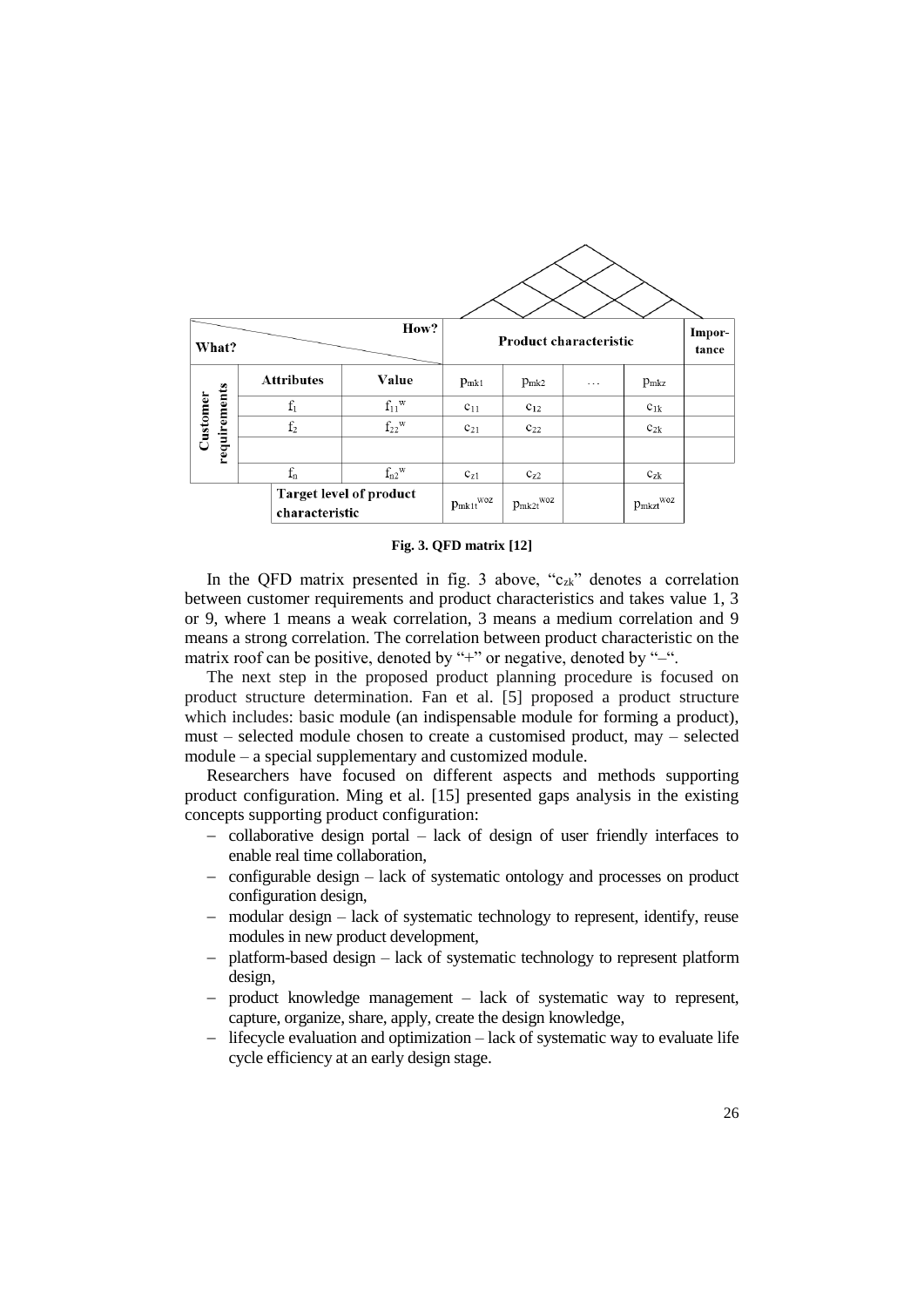Customer needs identification is the first step of product configuration. Customer needs can include engineering characteristics, as well as trade characteristics. Engineering characteristics include product attributes determining product usefulness, which include technical product attributes, e.g. power, speed. In turn, trade characteristics can include e.g. product price, warranty and delivery time. Customer product characteristics should be transformed to the product characteristics made by producers and product structure comes from these characteristics. One of the concepts useful in creating product structure is modular design.

In MTO product modularity is a useful concept in modelling customized product configuration. The concept of modularity is focused on designing products that can respond rapidly to market needs and allow the changes in product design in a cost-effective manner. Modularity can be applied to the design process to build a modular product and a modular manufacturing process [10].

Modular products may shorten product-development time and help to introduce new product variants at reduced costs [14].

Modularity in product and process design is focused on reducing the range of product parts and manufacturing processes variation. According to this concept, product variants use common units (fig. 4).



**Fig. 4. A structure of product family [source: on the basis of [5]]**

Product structure should help to increase external diversity of products – diversity of configured products, and reduce internal diversity of product.

Modular product structure can be presented with the use of a decomposition tree. Jiao et al. [9] proposed product decomposition tree which applies two types of nodes and two types of edges. A squared node means a product component, an oval node means an attribute characterising a product component. Edges link nodes in two manners, as and/or relations.

The general structure of a modular product was presented in fig. 5. In the presented product structure, some components are basic, which means they are indispensable module for forming the product; some of them are selected to create a customised product, and some are special supplementary and customized modules which need to be redesigned.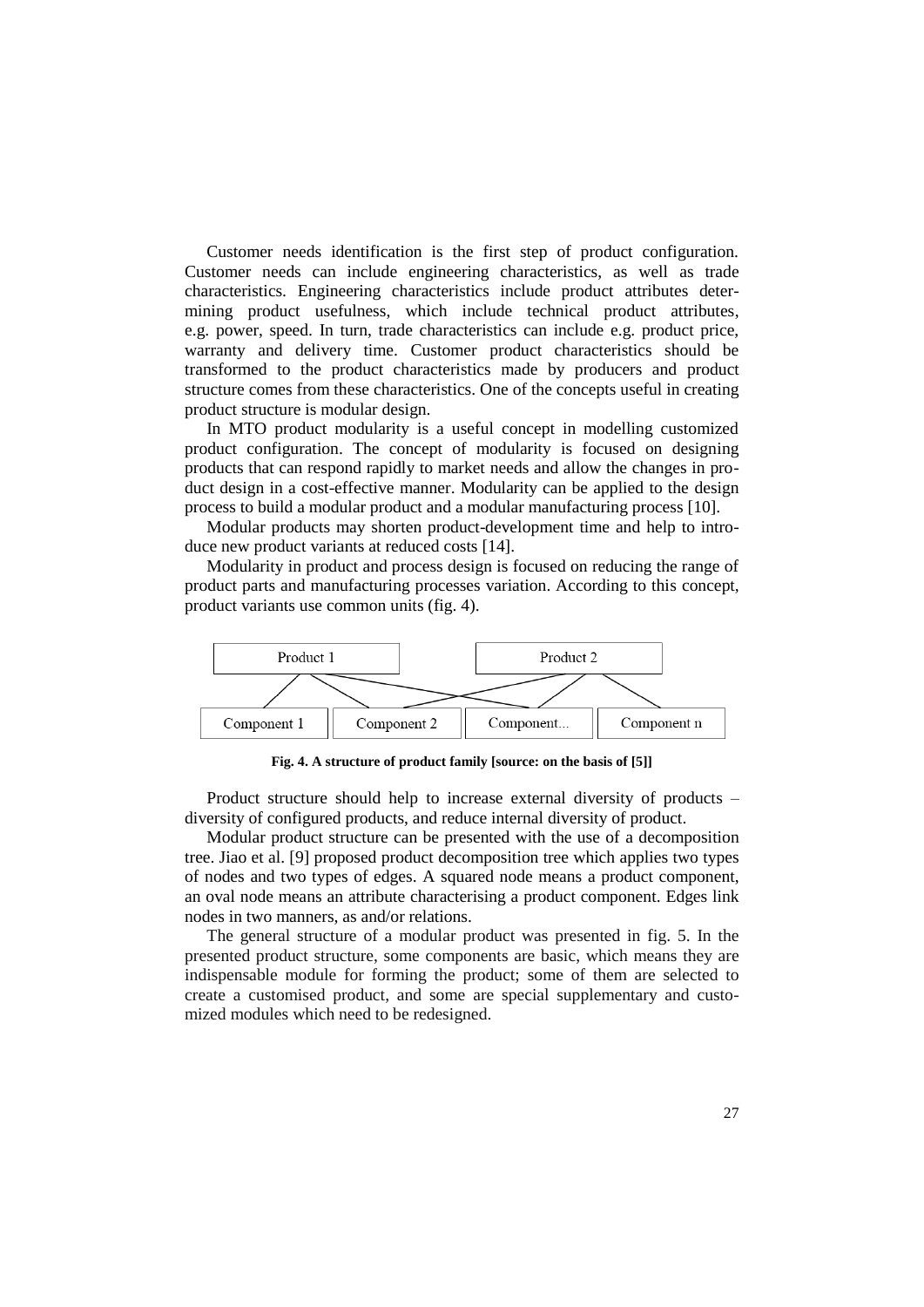

**Fig. 5. Modular product structure [source: on the basis of [9]]**

# **5. AN EXAMPLE OF PRODUCT PLANNING**

Product planning is focused on finding the right moto reducer components. A customer defined main product requirements which were divided into categories according to Kano's model. Each customer requirement was assessed in the right part of the QFD matrix (fig. 6) according to following scale:

- 1 must be requirements,
- 2 one dimensional requirements,
- 3 attractive requirements,
- 4 indifferent requirements,
- 5 reverse requirements.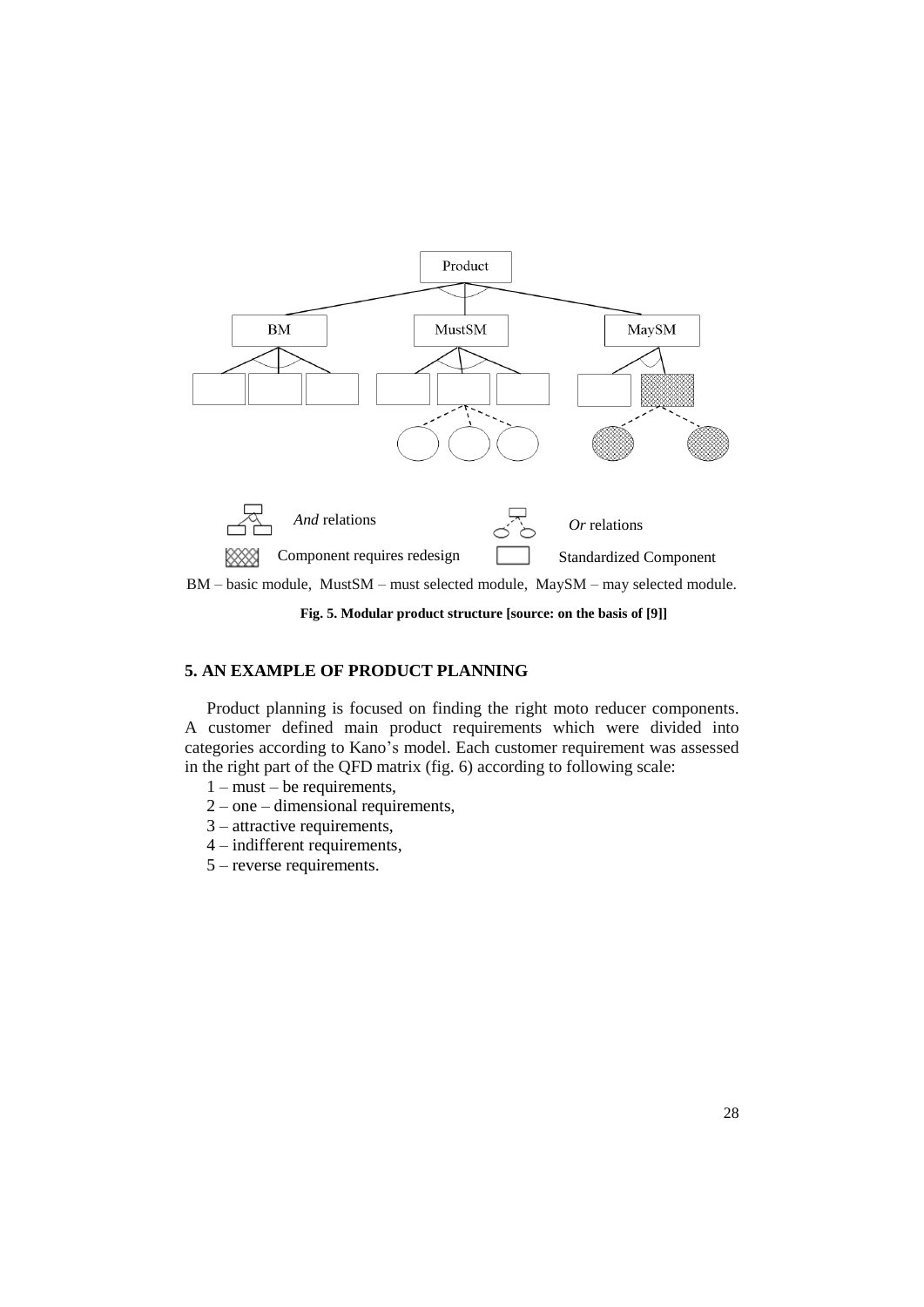| $^{+}$<br>$^{+}$<br>$^{+}$<br>$+$<br>$^{+}$<br>$^{+}$<br>$^{+}$<br>$^{+}$<br>$^{+}$<br>$^{+}$ |                      |                                                  |                        |                        |      |          |       |           |         |
|-----------------------------------------------------------------------------------------------|----------------------|--------------------------------------------------|------------------------|------------------------|------|----------|-------|-----------|---------|
| How?<br>What?                                                                                 |                      |                                                  |                        | Product characteristic |      |          |       |           |         |
|                                                                                               | <b>Attribute</b>     |                                                  | Value                  | Weight                 | Size | Stage no | Costs | Lead time | Import. |
| Customer requirements                                                                         | Core<br>product      | Type of<br>use                                   | feeder<br>device       | 3                      | 3    | 3        |       |           | 1       |
|                                                                                               | Tangible<br>product  | Power                                            | $3 \text{ kW}$         | 3                      | 3    | 3        | 3     |           | 2       |
|                                                                                               |                      | Speed                                            | $3 \text{ m/s}$        | 3                      | 3    | 3        | 3     |           | 2       |
|                                                                                               |                      | Price                                            | low                    | 3                      | 3    | 3        | 9     |           | 5       |
|                                                                                               | Augmented<br>product | Delivery<br>time                                 | $\mathcal{L}$<br>weeks | 3                      | 3    | 3        | 9     | 9         | 5       |
|                                                                                               |                      | <b>Target level of product</b><br>characteristic |                        | 120                    | 230  | 1        | 250   | 50        |         |

**Fig. 6. A QFD matrix for moto reducer [source: on the basis of [12]]**



**Fig. 7. Structure of product family [source: own study]**



**Fig. 8. Modular product structure [source: on the basis of [12]]**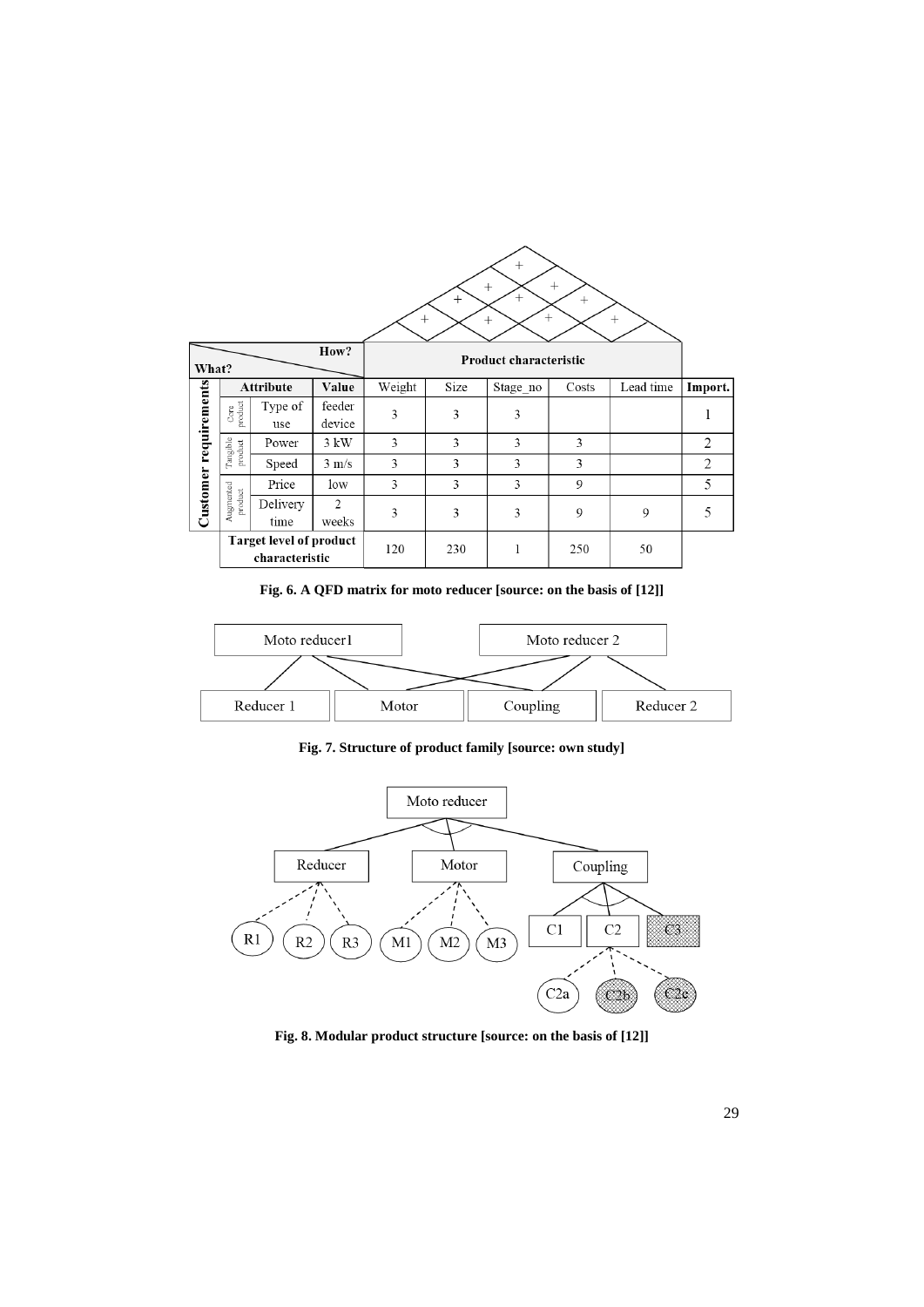| What?                     |                  | How?         | <b>Product structure</b> |                |                |  |
|---------------------------|------------------|--------------|--------------------------|----------------|----------------|--|
|                           | <b>Attribute</b> | <b>Value</b> | reducer                  | motor          | coupling       |  |
|                           | Weight           | 120          | 9                        | 9              | 9              |  |
| characteristic<br>Product | Size             | 230          | 9                        | 3              | 3              |  |
|                           | Stage no         |              | 9                        |                |                |  |
|                           | Costs            | 250          | 9                        | 9              | 3              |  |
|                           | Lead time        | 50           | 9                        | 9              | 9              |  |
|                           | Part type        |              | R1                       | M <sub>2</sub> | C <sub>3</sub> |  |

**Fig. 9. A QFD matrix for toothed gear [source: on the basis of [12]]**



**Fig. 10. NN learning process [12]**

Structure of the product was presented in figs. 7 and 8. The QFD matrix presented in fig. 9 helps to find the right product components.

The data related to time consumption estimation regarding product structure change was made with the use of NN. The learning process of NN and result of data modelling were presented in fig. 10 [12].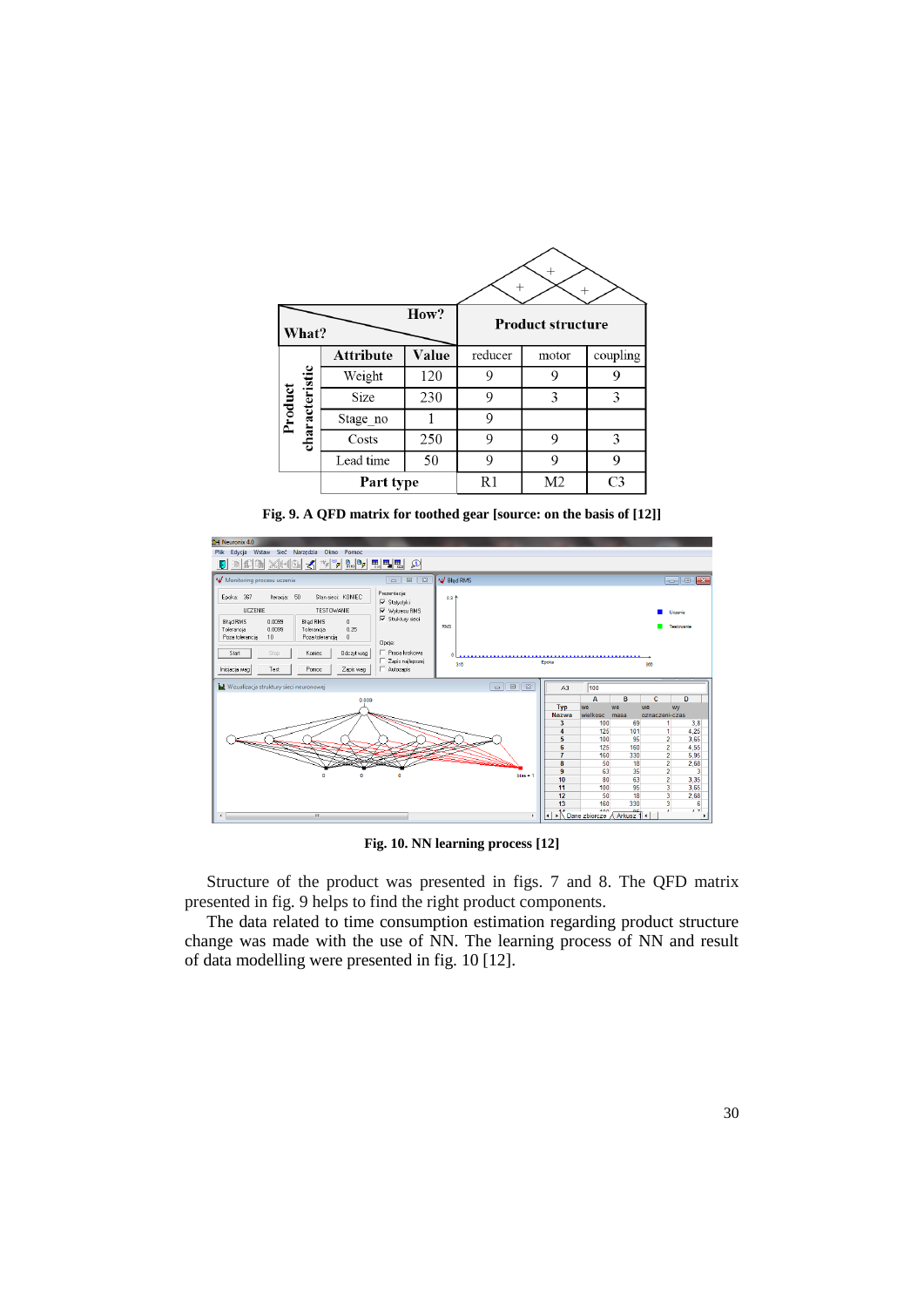### **6. CONCLUSION**

The presented Kano's model of customer requirements can be used as a base of customer requirements evaluation in the QFD method. Application of graphs in product structure analysis helps in product configuration and reusing product components. The proposed product planning procedure is useful in product attributes identification needed by customer as well as attributes identification which characterise product and manufacturing process. The presented approach can be useful in applying computer technology in systems supporting product configuration decisions. Data analysis and attribute definition which emerge from the presented methodology can be applied in training set development, which is useful in data mining technique, like neural network.

#### **REFERENCES**

- [1] BAIER D., DECKER R., SCHMIDT-THIEME L.: *Data Analysis and Decision Support*. Springer Berlin Heidelberg, 2005.
- [2] CHENG Q., ZHANG G., LIU Z., GU P., CAI L.: *A structure-based approach to evaluation product adaptability in adaptable design*. Journal of Mechanical Science and Technology, 25(5), 2011, p. 1081–1094.
- [3] CHOU Y.: *Applying Neural Networks in Quality Function Deployment process for conceptual design*. Journal of the Chinese Institute of Industrial Engineers, 21(6), 2004, p. 587–596.
- [4] COOK H., WU A.: *On the valuation of goods and selection of the best design alternative*. Research in Engineering Design, 13, 2001, p. 42–54.
- [5] FAN B., QI G., HU X., YU T.: *A network methodology for structure-oriented modular product platform planning*. Journal of Intelligent Manufacturing, 26(3), 2015, p. 553–570.
- [6] HSU Y., TAI P., WANG M., CHEN W.: *A knowledge-based engineering system for assembly sequence planning*. The International Journal of Advanced Manufacturing Technology, 55(5), 2011, p. 763–782.
- [7] IRANMANESH H., THOMSON V.: *Competitive advantage by adjusting design characteristics to satisfy cost targets*. International Journal of Production Economics, 115(1), 2008, p. 64–71.
- [8] JARIRI F., ZEGORDI S. H.: *Quality function deployment planning for platform design*. The International Journal of Advanced Manufacturing Technology, 36(5-6), 2008, p. 419–430.
- [9] JIAO J., TSENG M., DUFTY V., LIN F.: *Product family modeling for mass customization.* Computers & Industrial Engineering*,* 35(3-4), 1998, p. 495–498.
- [10] KAMRANI A., SALHIEH S.: *Product Design for Modularity*. Springer US. 2002.
- [11] KIM J., CHO H.: *Neural Net-based assembly algorithm for flexible parts assembly*. Journal of Intelligent and Robotic Systems, 29(2), 2000, p. 133–160.
- [12] KUTSCHENREITER-PRASZKIEWICZ I.: *Systemy bazujące na wiedzy w technicznym przygotowaniu produkcji części maszyn*. Wydawnictwo Naukowe Akademii Techniczno-Humanistycznej, Bielsko-Biała, 2012.
- [13] LAI L., LIU J.: *WIPA: neural network and case based reasoning models for allocating work in progress*. Journal of Intelligent Manufacturing, 23(3), 2012, p. 409–421.
- [14] LU R., PETERSEN T., STORCH R.: *Modeling customized product configuration in large assembly manufacturing with supply-chain considerations*. International Journal of Flexible Manufacturing Systems, 19(4), 2007, p. 685–712.